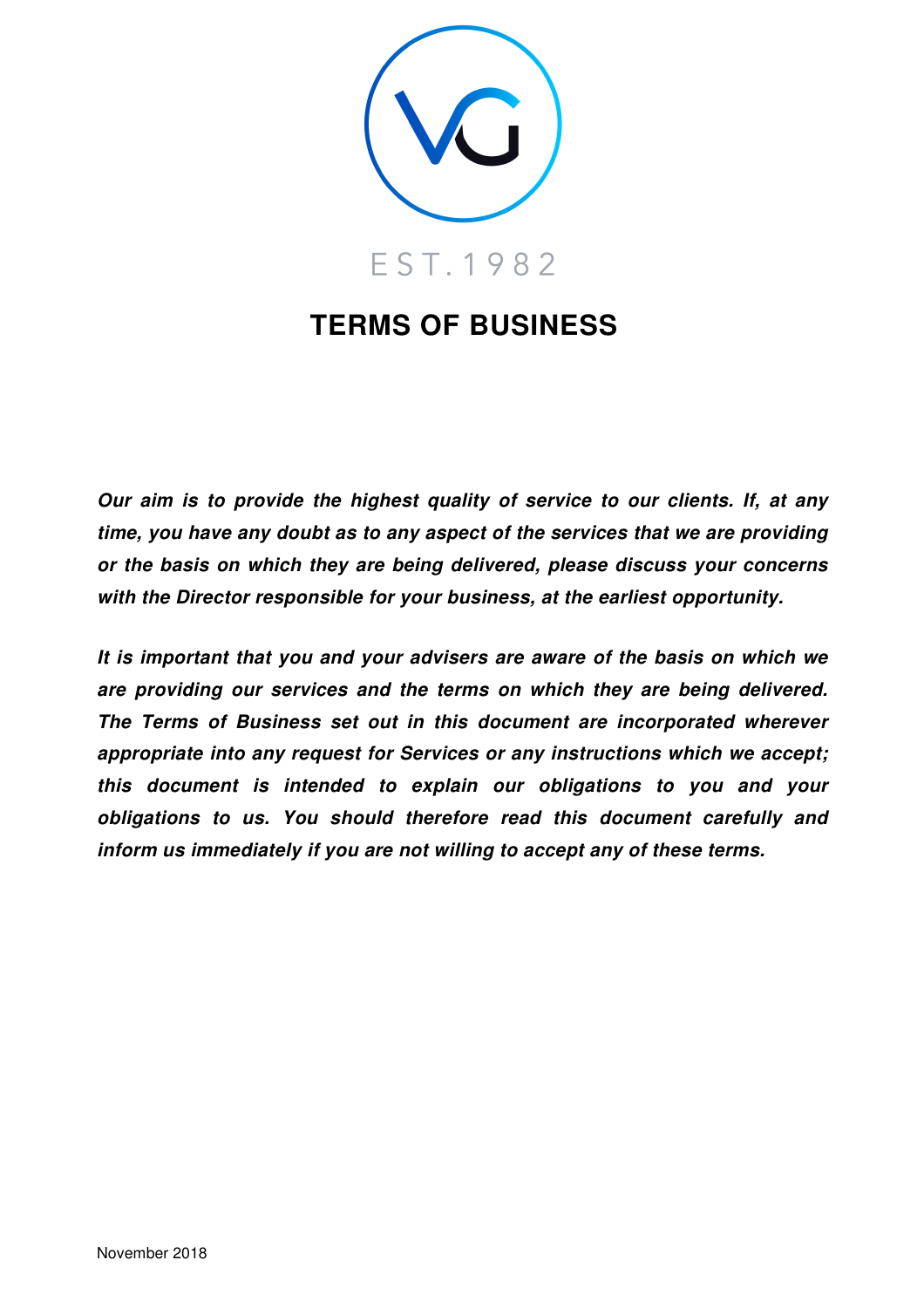# **TABLE OF CONTENTS**

|                | 1.1  |  |
|----------------|------|--|
| $\overline{2}$ |      |  |
|                | 2.1  |  |
|                | 2.2  |  |
|                | 2.3  |  |
|                | 2.4  |  |
|                | 2.5  |  |
|                | 2.6  |  |
|                | 2.7  |  |
|                | 2.8  |  |
|                | 2.9  |  |
|                | 2.10 |  |
|                | 2.11 |  |
|                | 2.12 |  |
|                | 2.13 |  |
|                | 2.14 |  |
| 3              |      |  |
|                | 3.1  |  |
|                | 3.2  |  |
|                | 3.3  |  |
|                | 3.4  |  |
|                | 3.5  |  |
|                | 3.6  |  |
|                | 3.7  |  |
|                | 3.8  |  |
|                | 3.9  |  |
|                | 3.10 |  |
| 4              |      |  |
|                | 4.1  |  |
|                | 4.2  |  |
|                | 4.3  |  |
| 5              |      |  |
|                | 5.1  |  |
|                | 5.2  |  |
|                | 5.3  |  |
|                | 5.4  |  |
|                | 5.5  |  |
|                | 5.6  |  |
|                | 5.7  |  |
|                | 5.8  |  |
|                | 5.9  |  |
|                | 5.10 |  |
|                |      |  |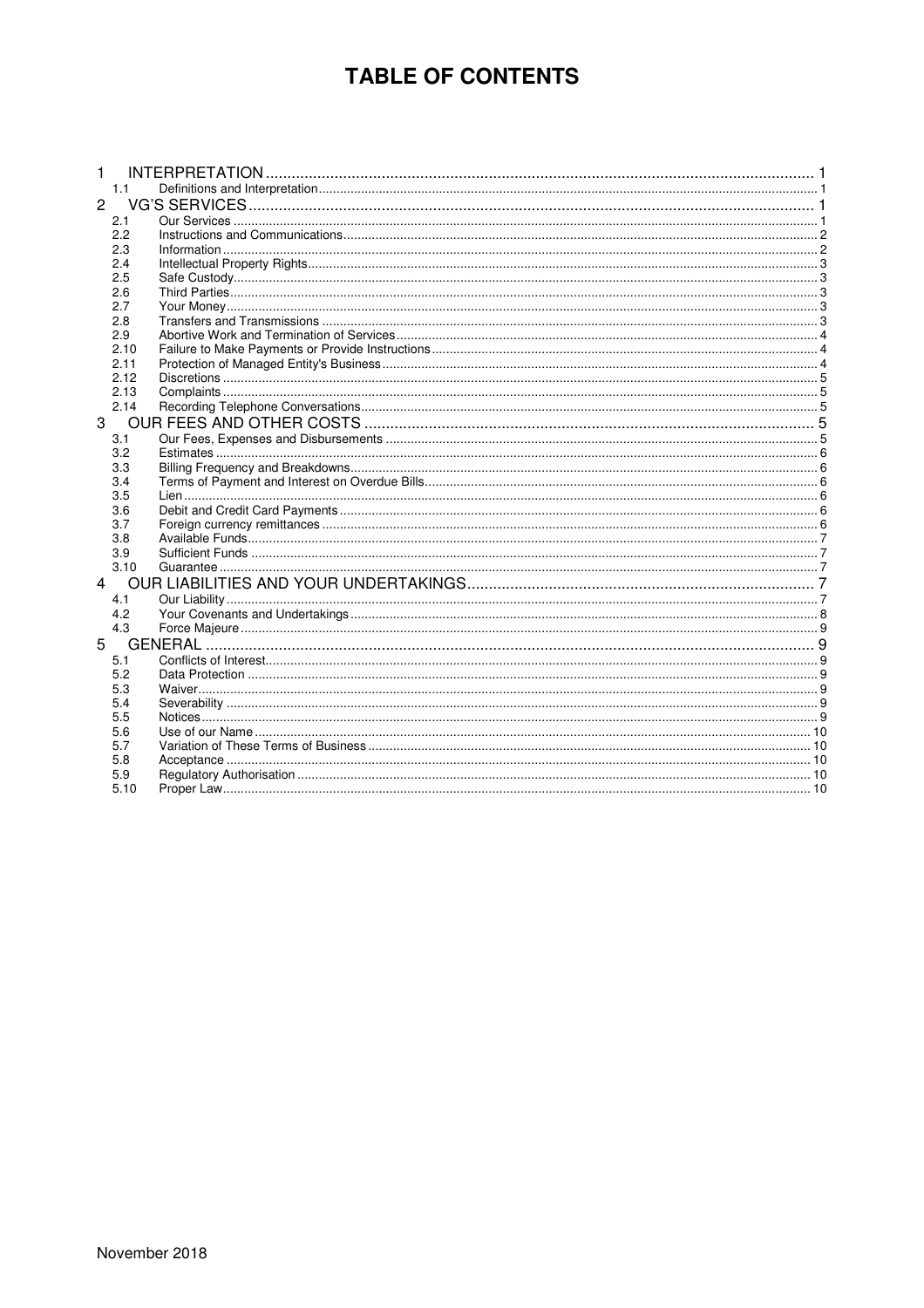# **1 INTERPRETATION**

### **1.1 Definitions and Interpretation**

- 1.1.1 In these Terms of Business the following words, phrases and terms shall, unless the context indicates otherwise, have the meanings set against them:
	- 1.1.1.1 "Appointees" means and includes any person who as part of the Services shall act as a director or other officer, trustee, manager, signatory or shareholder of any Managed Entity.
	- 1.1.1.2 "Client" means any person or persons instructing us or for whom Services are or are to be provided and includes the beneficial owners, officers and employees of any such person and, if relevant, any instigator of a Managed Entity and shall in the case of more than one person mean such persons jointly and severally and shall include the survivor or survivors of them and, in the case of individuals, shall include the heirs, personal representatives and assigns of each of them and, in the case of a company or other body corporate, shall include its successors and assigns.
	- 1.1.1.3 "Employees" means and includes the directors, other officers, consultants and employees of VG from time to time and their respective heirs, personal representatives and successors.
	- 1.1.1.4 "Managed Entity" means and includes any corporation, company, partnership, trust, foundation, association or other person for or in relation to which Services are provided.
	- 1.1.1.5 "VG" means and includes Volaw Group Holdings Limited, all of its subsidiaries (which, for the avoidance of doubt, include Volaw Trust & Corporate Services Limited, Volaw Fund Services Limited and Volaw Corporate Finance Limited), affiliates and successors in title and, if the context permits, its directors and their personal representatives.
	- 1.1.1.6 "Services" includes any acts done or to be done or performed for or any legal or other advice provided to you or on your behalf by us.
	- 1.1.1.7 "we", "us" and "our" shall refer to VG, the Employees and the Appointees or any of them, as applicable.
	- 1.1.1.8 "you" and "your" shall refer to the Client and any Managed Entity or any of them, as applicable.
	- 1.1.1.9 Words importing the singular shall include the plural and the masculine gender shall include the feminine and the neuter and vice versa in each case and words importing persons shall include bodies of persons whether corporate or un-incorporate.
- 1.1.2 Clause headings are inserted for convenience only and shall not affect the construction or interpretation of these Terms of Business.

# **2 VG'S SERVICES**

# **2.1 Our Services**

- 2.1.1 We shall provide the Services (which may include one or more of acting as a trustee, providing trust and/or company and/or partnership and/or foundation administration services, providing directors and/or nominee shareholders of one or more companies and/or council members for a foundation) under the Terms of an agreement that we shall enter into with you, into which these Terms of Business are incorporated by reference.
- 2.1.2 The nature and content of any work carried out in connection with the Services will necessarily reflect the specific scope and limitations of our instructions, the amount and accuracy of information provided to us and the timescale within which the work is required. If, at your request, we provide the Services in an abbreviated format or timescale, you acknowledge that the work we undertake may not be as comprehensive as would be the case had we more time in which to carry out the Services.
- 2.1.3 It is your responsibility in relation to the Services, to provide us with complete, accurate and timely information and documentation when requested and to carry out any obligations ascribed to or undertaken by you or others under your control.
- 2.1.4 We do not offer or provide investment advice or advice on the taxation (other than Jersey taxation) or other financial consequences which might be caused or suffered, directly or indirectly, as a result of any transaction in which we are involved on your behalf.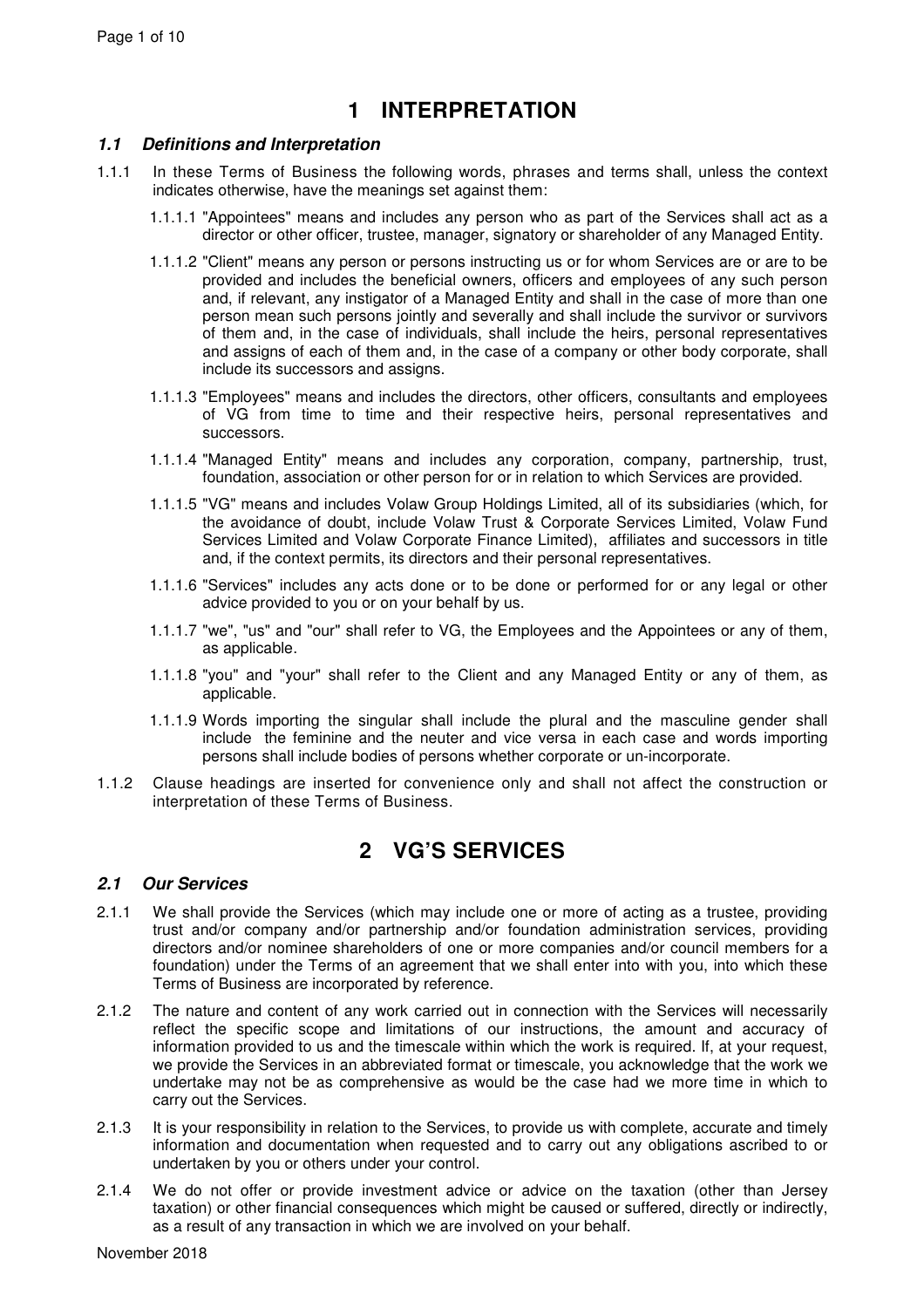2.1.5 You acknowledge that, subject to your prior written consent, we shall have full power and authority to delegate the performance of all or any of our services hereunder provided that any such delegation shall be at no extra cost to the Managed Entity or to you. We may be in receipt of commissions whether arising from such delegation of duties or otherwise and you hereby agree that all and any such commissions may be retained by us for our own benefit.

#### **2.2 Instructions and Communications**

- 2.2.1 If we are instructed by joint parties, a company or an association, we will be entitled to rely on the specific instructions of any one of such joint parties or any officer of the company or association unless otherwise notified in writing.
- 2.2.2 You hereby authorise us to act without enquiry on instructions, requests or advice from you or any person that we reasonably believe to be duly authorised by you whether in relation to any Managed Entity and its affairs or otherwise. Such instructions, requests or advice may be communicated orally or in writing or by electronic means or otherwise and with or without authentication.
- 2.2.3 We will not incur any liability for refusing to act wholly or partly on, or failing to comply wholly or partly with, any instruction, request or advice if we do not believe the person giving us that instruction, request or advice is authorised to do so and/or if we believe the instruction, request or advice is contradictory, ambiguous or given in error until we have received evidence, to our satisfaction and in writing, of the authority of its issuer and/or as to the correct form of the instruction, request or advice.
- 2.2.4 We will not incur any liability for any loss arising by reason of a failure of a communication to us or from us, howsoever transmitted or dispatched, or for any interference or interception made of any communication in transit, or if transmitted by unauthorised persons whether or not resulting from an act or omission on our part.
- 2.2.5 We shall deal with and act upon proper instructions in a reasonably timely manner and undertake to use reasonable endeavours to do so, but do not undertake to act on instructions immediately or on the same or next business day or to meet any specific deadline (unless otherwise agreed in writing) and shall not incur any liability for any loss arising by reason of the length of time taken to so act upon instructions. We are not and do not hold ourselves out to provide a dealing service in relation to any property or assets held by us in any capacity from time to time.

### **2.3 Information**

- 2.3.1 All information regarding your business and affairs will be regarded as and kept confidential by us at all times, save for the purpose of instructing and dealing with other advisers acting on your behalf, or if we deem its disclosure necessary for the proper performance of the Services, or if it is required by any subcontractor, data processor or other party we engage which has provided an appropriate confidentiality undertaking, or if it is already in the public domain, or if you instruct us to disclose or consent to disclosure by us of information, specifically or by implication, to a third party, or if the failure to make such disclosure would, in our opinion, be prejudicial to us.
- 2.3.2 In certain circumstances however we may be obliged or consider it necessary or desirable to give evidence and produce such information to any governmental, regulatory, policing, judicial, revenue or other authority, officer, or inspector (whether in Jersey or elsewhere) in connection with your affairs and you hereby authorise us to make such disclosures in such circumstances.
- 2.3.3 We shall not be obliged to disclose to you any confidential or other information obtained by us at any time whilst acting in any capacity other than in the course of acting on your behalf.
- 2.3.4 We are required by applicable laws, codes of practice, regulations and orders in force from time to time to undertake such checks and enquiries as we considered necessary to meet our obligations in those regards and may record personal information about you on our files in the course of acting on your behalf.
- 2.3.5 We shall store completed files for a period of ten years after which time we reserve the right to destroy them.
- 2.3.6 All information and data held by us on any computer system is solely our property and for our sole use and neither you nor or anyone else acting for you or on your behalf shall have any control over that information or data. We have the right to retain ownership and keep copies of all such information and data.
- 2.3.7 The provisions of this clause shall remain in full force and effect notwithstanding termination of our engagement by you.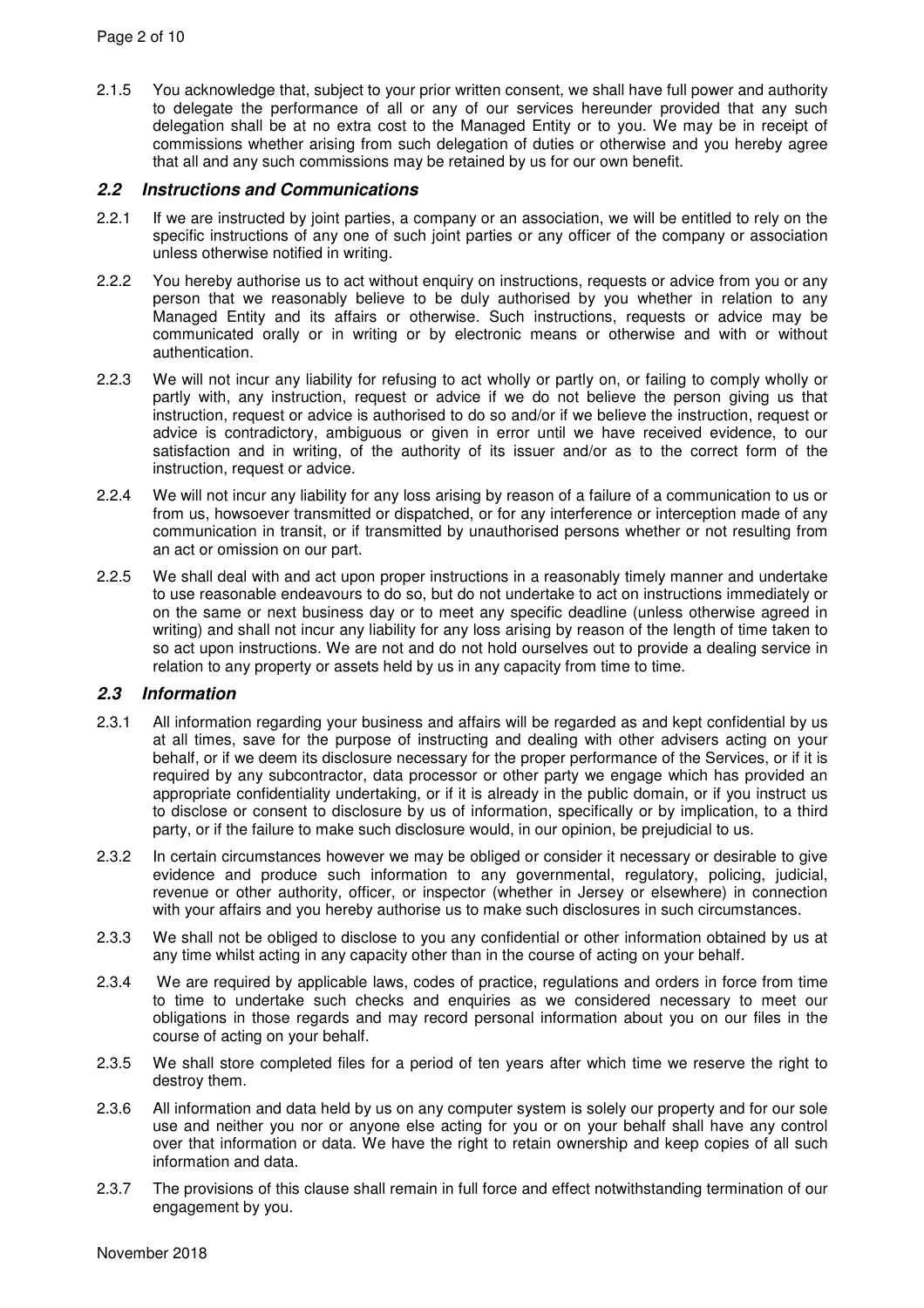# **2.4 Intellectual Property Rights**

2.4.1 We retain all copyright and other intellectual property rights in everything developed, designed or created by us or any predecessor firm either before or during the course of carrying out the Services, including systems, methodologies, software, know-how, and working papers. We also retain all copyright and other intellectual property rights in all reports, written advice or other materials provided by us to you.

# **2.5 Safe Custody**

2.5.1 We will keep all such deeds and documents which we consider appropriate, or if we are requested by you to do so, in our safe custody facilities. These facilities are carefully regulated and controlled and designed to limit the possibility of unauthorised access or damage by fire. We do not accept items of value such as jewellery, precious metals or bearer share certificates into our safe custody facilities. We accept no responsibility for any goods, deeds or documents held in safe custody that are damaged or lost as a result of theft, fire or water damage, in the absence of gross negligence.

# **2.6 Third Parties**

- 2.6.1 If we instruct any adviser, agent or other contractor to act on your behalf we will exercise due care in selecting such a person. We will not be responsible for any act or omission on the part of such person, by itself, its servants, agents or by others engaged by that person to act on your behalf.
- 2.6.2 No responsibility is accepted by us in respect of any act or omission of any third party placing reliance on the performance of the Services for you or on your behalf or on the advice given by us to you.
- 2.6.3 All information and advice of whatever nature given by us to you is for your sole use and shall not be disclosed or made available to third parties without our prior consent.
- 2.6.4 No rights or obligations shall accrue to or be imposed upon any person under these Terms of Business who is not a party hereto or expressly referred to herein as having such rights or obligations. The application of any legislation giving to or conferring on third parties contractual or other rights in connection with the Services is hereby excluded.

# **2.7 Your Money**

- 2.7.1 Your money will be maintained at all times separate from our own funds. Client funds in excess of £50,000 held by us for more than a few days after receiving value, will be held on deposit and interest earned will be applied for your benefit.
- 2.7.2 Interest on bank accounts for non-residents can be paid gross under current Jersey tax law. However, tax has to be deducted from interest earned on funds held on behalf of Jersey residents and, in that case, we will account to the tax authorities for the tax deducted. You are responsible for seeking your own tax advice in this regard.
- 2.7.3 On receipt of any monies, including monies for the payment of fees due to us, we must be satisfied as to the source of these funds. If we have any doubts as to the source of funds we may be bound by law to notify the relevant authorities. We may also enquire into the source of your wealth and seek confirmation thereof in relation to any assets that fall within the scope of the Services.
- 2.7.4 You will not request us to take or refrain from taking any action whatsoever in relation to funds or assets or documents of any nature including, and notwithstanding the generality of the foregoing, the production of financial statements for the Managed Entity, which could, in our opinion, result in a contravention of any law or regulation in force from time to time in Jersey or in any other jurisdiction. We reserve the right not to comply with any request which, in our opinion could potentially result in any such contravention or which, in our opinion, could result in any damage to our reputation or good standing.

# **2.8 Transfers and Transmissions**

2.8.1 All transfers and transmissions of your monies, assets or documents are made at your risk and we shall not be liable for any loss, damage or delays howsoever caused which are not directly caused by our gross negligence. We reserve the right, with no liability for loss or damage, not to transfer or transmit any monies, assets or documents to any country, entity or individual if we consider that act could result in the breach of any sanction, restriction, legal and/or regulatory obligation, or any damage to our reputation or good standing.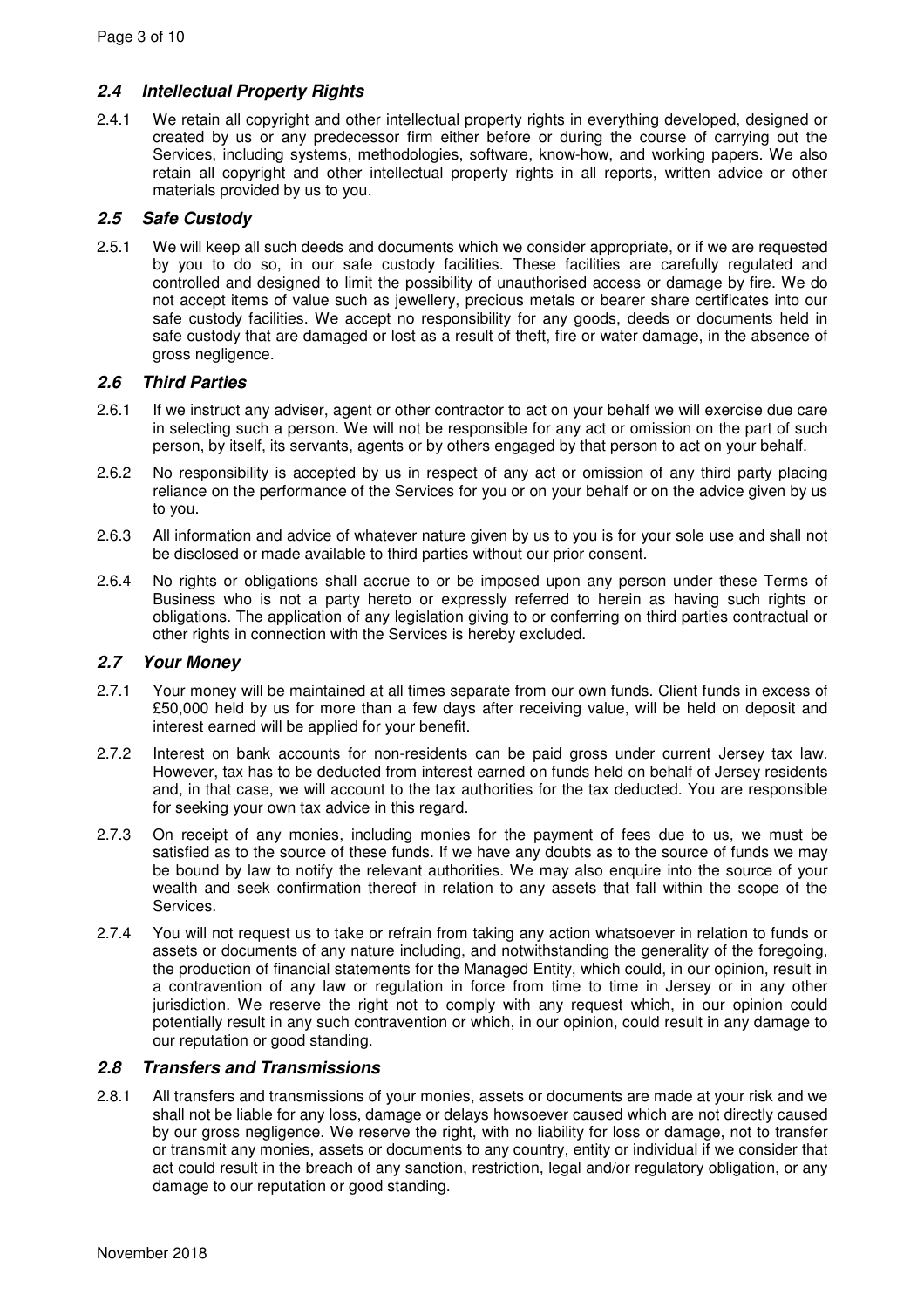# **2.9 Abortive Work and Termination of Services**

- 2.9.1 If any Services undertaken for you do not proceed to a conclusion or if you withdraw your instructions, we will charge for all fees incurred up to the point the matter becomes abortive together with all expenses or disbursements paid on your behalf. In such circumstances we will also charge for fees incurred and any disbursements or expenses connected or associated with the orderly termination or the transfer of the Services or any Managed Entity to another professional adviser, if applicable.
- 2.9.2 All and any obligation to provide the Services shall cease and we may resign from any office held by us in connection with the provision of the Services forthwith if:
	- 2.9.2.1 the Managed Entity ceases to exist;
	- 2.9.2.2 you fail to observe any of these Terms of Business;
	- 2.9.2.3 we become aware that you are or may become subject in any part of the world to investigation by any judicial or regulatory authority or criminal proceedings are instituted or threatened against you or in relation to you;
	- 2.9.2.4 we give notice to you to that effect; or
	- 2.9.2.5 we are not provided with any information and/or documentation we may reasonably request from time to time to meet our legal and regulatory obligations with respect to the provision of the Services, including but not limited to information and documentation relating to your identity and that of any controller or owner, direct or indirect, legal or equitable, of the Managed Entity,

and you shall forthwith provide alternative facilities for each Managed Entity.

2.9.3 On the termination of the whole or any part of the Services, we shall be entitled to make such retentions and receive such indemnities as we may require in respect of any actual or contingent liabilities. In addition, we shall not be liable to either you or the Managed Entity for any consequential loss or damage suffered by the Managed Entity as a result of us ceasing to provide services.

### **2.10 Failure to Make Payments or Provide Instructions**

- 2.10.1 In the event that:
	- 2.10.1.1 any demand is made against any Managed Entity for payment of any sum due including but not limited to any taxes, duties, fees or other governmental or state impositions and such payment has not yet been made; or
	- 2.10.1.2 we require instructions from you and have been unable to obtain instructions which, in our absolute discretion, we consider adequate and proper;

then, subject as hereinafter provided, we may proceed in any one or more of the ways described in the following paragraph.

- 2.10.2 In the events described above, we may:
	- 2.10.2.1 take no further action on a particular matter;
	- 2.10.2.2 take no further action in relation to any Managed Entity;
	- 2.10.2.3 utilize any assets of any Managed Entity or other assets held by us on your behalf in or towards the satisfaction of any such demand;
	- 2.10.2.4 have any Managed Entity dissolved or otherwise terminated; or
	- 2.10.2.5 transfer all or any shares in or capital of or other interest or assets in any Managed Entity into your name or such other name as we in our sole discretion consider appropriate,

provided that we shall have given to you notice that the provisions of this paragraph shall apply and unless within the period stated in such notice you have taken such action as shall therein be specified.

2.10.3 No liability shall attach to us in respect of or arising out of any action or inaction which is in accordance with the provisions of the above paragraph.

#### **2.11 Protection of Managed Entity's Business**

2.11.1 We are authorised to take any steps which we think appropriate to protect or enhance the business or assets of any Managed Entity and to engage such advisers including the legal firm of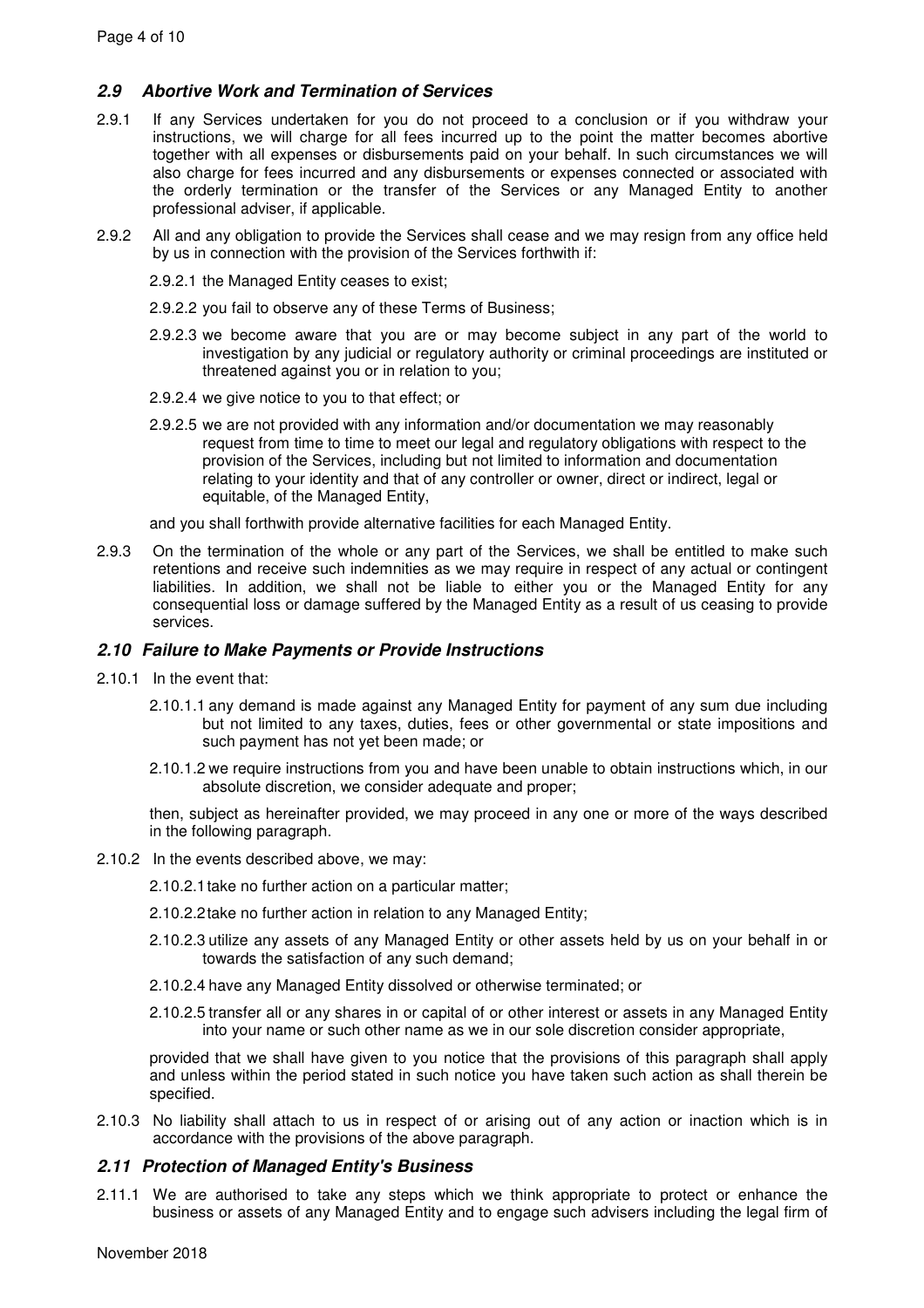Voisin as we in our discretion consider appropriate and any expenses incurred as a result shall be borne by such Managed Entity.

# **2.12 Discretions**

2.12.1 Nothing in these Terms of Business shall limit the manner in which we will exercise the discretionary powers vested in us by you, or for your benefit, or otherwise in connection with the Services.

#### **2.13 Complaints**

- 2.13.1 We aim to provide a first class standard of service. However, there may be occasions when you feel that this objective has not been achieved. In such an event, you should direct any complaint regarding the Services in the first instance to our Managing Director, who will then thoroughly investigate your complaint and seek to ensure that it is dealt with fairly and swiftly.
- 2.13.2 If you are not satisfied with the action taken with regards to any complaint, you may forward your complaint to the Jersey Financial Services Commission, PO Box 267, St Helier, Jersey.

#### **2.14 Recording Telephone Conversations**

2.14.1 We may from time to time and at any time make and keep a sound recording of any telephone conversations. Such recordings shall at all times remain our sole property and we shall have the authority to deliver copies or transcripts of such recordings to any court or regulatory authority of competent jurisdiction as we see fit and you hereby waive any objection to the use of any such recordings as evidence of any such telephone conversations.

# **3 OUR FEES AND OTHER COSTS**

#### **3.1 Our Fees, Expenses and Disbursements**

- 3.1.1 Unless otherwise agreed in writing by us or if a scale or quoted fee applies, our fees will be calculated by reference to the value of our work as determined by us. In calculating that value, we will take account of the time spent by our personnel at our charge-out rates in force from time to time, seniority of the personnel involved, the complexity of the matter, the degree of skill required, the level of responsibility, the degree of urgency and any other material factors. We will provide an estimate (see section 2 below) of our expected fees wherever possible, upon request. We shall also be entitled to recover payment of any expenses or disbursements incurred by us.
- 3.1.2 Time spent by our personnel may include advising, attending on you and others, considering documentation, entering into correspondence, research, engaging other advisors, telephone calls, travelling and waiting time. Our fees may also include any time spent by our personnel or expenses incurred by us as a result of, or in connection with, any investigation or enquiry by any governmental, regulatory, policing, judicial, revenue or other authority, officer or inspector (whether or not having force of law in Jersey) or any audit or internal enquiry, directly or indirectly concerning or made in relation to you.
- 3.1.3 We may deduct our fees and any expenses and disbursements from the funds of any Managed Entity at such time or times and with such frequency as we shall think fit.
- 3.1.4 We may adopt such basis of valuation as we in our discretion reasonably think fit for the purposes of calculating our remuneration.
- 3.1.5 We shall be entitled to retain any benefit (whether direct or indirect) and including but not limited to all commissions, fees or other remuneration obtained:
	- 3.1.5.1 on any purchase or sale of investments;
	- 3.1.5.2 by reason of us also acting as manager, trustee, director, partner or officer of or adviser to any company, partnership, investment fund or scheme shares or units of which are comprised in the assets of any Managed Entity, under any banking, investment advisory or other arrangements entered into on behalf of such Managed Entity;
	- 3.1.5.3 in relation to arranging the provision of legal advice or other Services to or for you or on your behalf.
- 3.1.6 If we undertake, as a result of any error or omission, to restore you to the position you would have been in if that error or omission had not occurred, we will be entitled to retain any profit or gain arising as a result of giving such undertaking.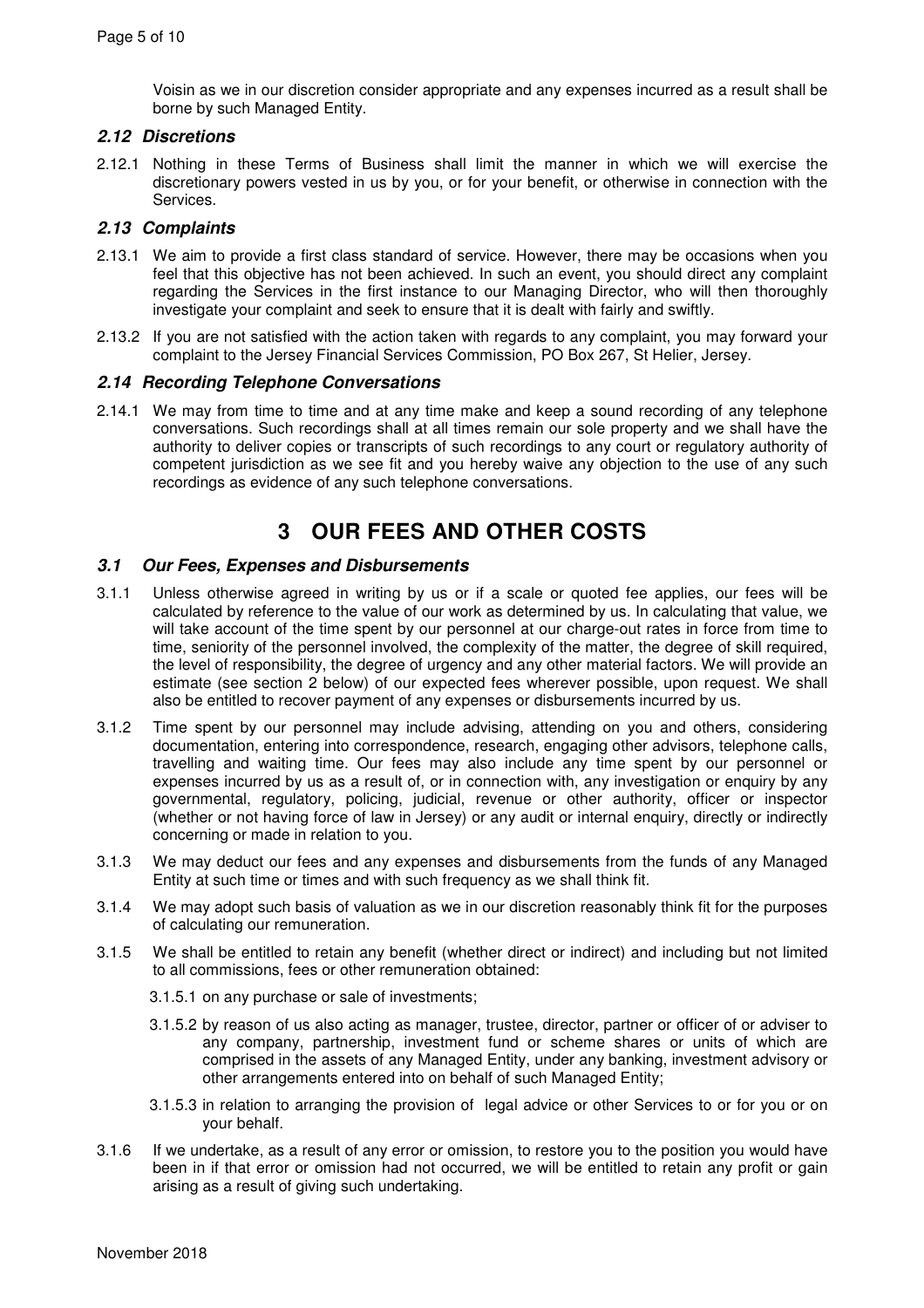# **3.2 Estimates**

- 3.2.1 Any estimate as to the total of our fees is given only as a guide, on the basis of the information then known to us and may not be regarded as an agreement to provide a service for a fixed fee or within a fixed time period, unless otherwise agreed. We will endeavour to revise an estimate if it becomes clear that our fees are likely to be substantially different to the estimate.
- 3.2.2 Any fee estimate agreed with you is based on the assumption that the information and documentation required for our work will be made available to us promptly upon request and that your key executives and personnel will be available during the course of our work and commit the necessary amount of time to enable us to carry out the work required. If delays, complications or other problems which are beyond our control occur, this may result in additional fees, expenses or disbursements being charged.

# **3.3 Billing Frequency and Breakdowns**

- 3.3.1 Our bills will normally be issued at either monthly or quarterly intervals, or on completion of or at a natural break in the course of the relevant matter, unless agreement is reached with you in writing. We may also ask for payments on account of anticipated fees, expenses and disbursements.
- 3.3.2 We will provide you with a breakdown of the last bill issued at no cost, upon request. We charge £250 for each breakdown of any earlier bill.

# **3.4 Terms of Payment and Interest on Overdue Bills**

- 3.4.1 Our bills are payable immediately upon presentation. After 30 days from the date of issue, we will be entitled to charge interest on the amount outstanding at the rate of 2% per month or part thereof, compounded annually, and shall be under no obligation to carry out any further work for you on any matter or to pay any sums on your behalf or on behalf of any Managed Entity until all outstanding amounts have been paid.
- 3.4.2 In the event of non-payment, we reserve the right to refer the debt to a debt collection agency. Should we elect to do so, the costs of such agency shall be borne by you.

# **3.5 Lien**

3.5.1 In the event of non-payment of all or any part of any fees, expenses or disbursements due to us or which we are liable to pay on your behalf, or in respect of which you become liable to us in any other manner, then we shall have a lien over, or the right not to release from our possession or control, all or any documents or assets, including assets held on your behalf or to your order or on behalf of or to the order of any company or other body in common ownership with you or otherwise connected or affiliated to you in any manner, until such time as all such fees, expenses, disbursements or liability due and payable are discharged. For the avoidance of doubt, this lien shall apply to all documents and assets held in relation to the matter in respect of which the fees, expenses, disbursements or liability have been incurred and in relation to any other matter whatsoever relating to you. Furthermore, if we should cease to act for or in relation to you, a final invoice will be submitted and we reserve all rights to exercise the right of the lien aforesaid over all documents and assets held on your behalf or in relation to you until such time as the final invoice is discharged in full.

### **3.6 Debit and Credit Card Payments**

3.6.1 We will accept payment by either debit or credit card subject to payment of a charge to cover the handling fees charged to us in respect of the payment and our additional administration.

### **3.7 Foreign currency remittances**

- 3.7.1 If you elect to settle a bill we have issued in any other currency than that stated on that bill then you are responsible for any costs of conversion, and agree that the rate of conversion applied by our bank is fair and reasonable. You also accept that you are liable for any shortfall that the converted remittance represents in comparison to the billed sum.
- 3.7.2 Where, at your request, we issue a bill in any currency other than Pounds Sterling, you acknowledge and agree that the sum billed represents a Pounds Sterling liability converted for presentational purposes only to the requested currency at the rate in force at the time of issuance. You accept that you will be liable for any shortfall which any remittance, in full or partial settlement, as converted into Pounds Sterling at the rate in force at the time of its receipt, represents in comparison to that Pounds Sterling liability or proportion thereof and that we are due any surplus, calculated on the same basis, by way of an administration fee for such an arrangement.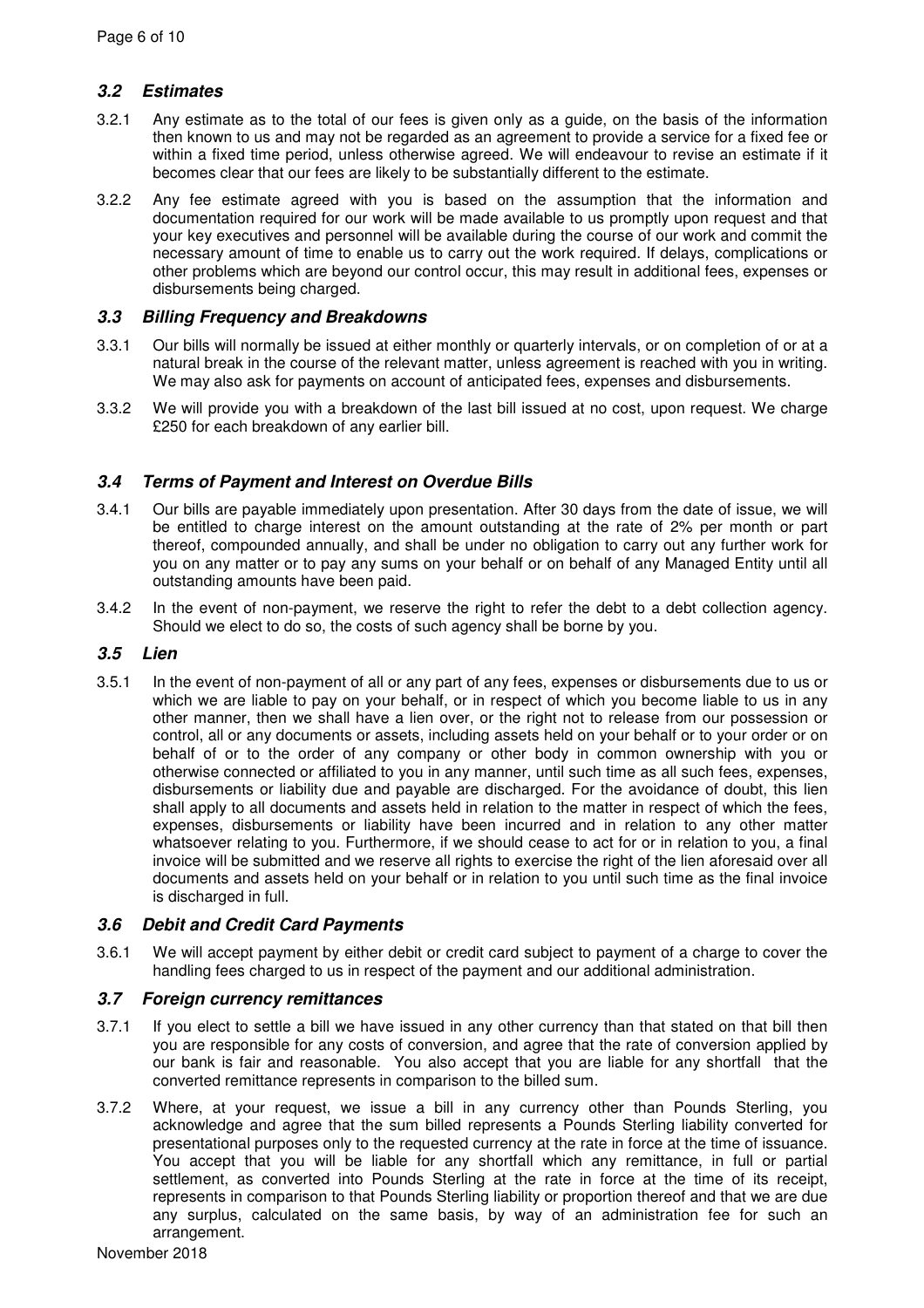# **3.8 Available Funds**

3.8.1 Unless we have agreed otherwise, if funds belonging to you are received by us (for example in probate or property transactions or in settlement of a judgment obtained in your favour) or if we have received monies on account of our fees, expenses and disbursements, then we reserve the right to deduct our fees, disbursements or expenses from those funds and we will not be required to obtain your prior approval to this.

# **3.9 Sufficient Funds**

3.9.1 You shall keep any Managed Entity at all times in funds sufficient to honour its liabilities as and when they become due and the remuneration and disbursements payable to us will be a first charge on the funds of each Managed Entity.

# **3.10 Guarantee**

- 3.10.1 Should another party agree to pay your costs, or should some costs may be recoverable in litigation, or from your insurers, the responsibility to meet our fees, expenses and disbursements in a timely fashion nevertheless remains yours regardless of any arrangements with, or rights against other parties or any court order or anticipated order.
- 3.10.2 You guarantee the due payment of all fees, expenses and disbursements in connection with the Services and there shall be no requirement that recourse be had to the assets of any Managed Entity or any other person before any claim be enforced under such guarantee. Furthermore, you undertake that that you will not claim in any proceedings brought by us against you to enforce your obligations under these Terms of Business, that the Managed Entity be made a party to the proceedings.
- 3.10.3 Guarantees and indemnities in these Terms of Business are given in every case as principal obligor and you abandon any right you may have or acquire by virtue of the "droit de division", the "droit de discussion" or otherwise to require that your liability as a surety be limited or apportioned with any other person.

# **4 OUR LIABILITIES AND YOUR UNDERTAKINGS**

# **4.1 Our Liability**

- 4.1.1 By engaging us to carry out the Services on your behalf, you agree that any claim of any sort whatsoever arising out of or in connection with this engagement shall be brought only against the party with which you contract and that no claims in respect of our engagement will be brought personally against any other persons involved in performance of the Services, whether actual or deemed servants or agents of us or not, or any director or other personnel of VG.
- 4.1.2 We shall not be liable for and you undertake at all times to hold us harmless and to indemnify us to the greatest extent permitted by law from and against all losses, actions, suits, proceedings, claims, demands, damages, costs, charges, expenses and liabilities (or actions, investigations or other proceedings in respect thereof) whatsoever which may arise or accrue or be taken commenced made or sought from or against us in connection with any Managed Entity or arising from the provision of the Services and will reimburse us for all costs and expenses (including legal and other professional fees) which are incurred by us in connection with investigating pursuing or defending any such claim or proceeding, other than liabilities arising from our fraud, wilful default, or gross negligence. This indemnity shall continue in force without limit in time, whether or not we are continuing to provide the Services and without prejudice to any other indemnity given in our favour.
- 4.1.3 Our liability in respect of any claims of any sort whatsoever (including interest and costs) for breach of contract, tort, breach of duty or fault or negligence or otherwise whatsoever arising out of or in connection with any Managed Entity or the Services shall be limited to £2 million in respect to any one claim, unless otherwise agreed in writing with you. This provision shall have no application to any liability which cannot lawfully be excluded or limited or to liability arising as a result of fraud on our part.
- 4.1.4 If you comprise more than one party, the limit of our liability will be divided amongst all such parties.
- 4.1.5 For the purpose of assessing the contribution to the loss or damage in question of any other person pursuant to the preceding paragraph, it is agreed that no account shall be taken of any limit imposed on the amount of liability of such person by any agreement made before the loss or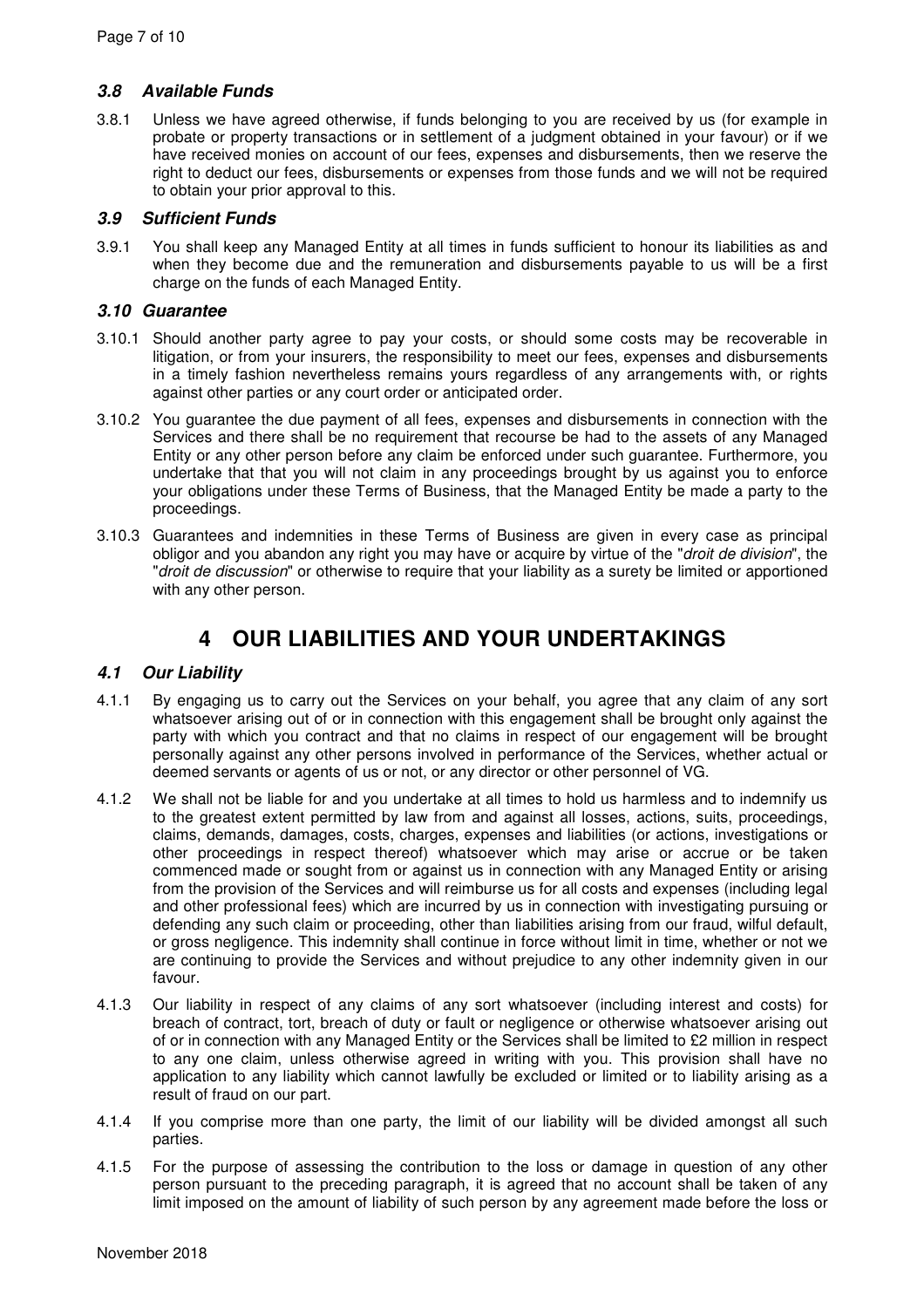damage in question occurred or such person being impecunious or unable to pay for any other reason.

- 4.1.6 You remain responsible for any commercial decisions that you make, and in taking such decisions regard must be had to the restrictions and scope of the Services and to the large number of other factors, commercial and otherwise, of which you and your other advisers are, or should be, aware from sources other than us and the Services provided by us.
- 4.1.7 We shall not be liable for any indirect or consequential economic loss or damage suffered by you.
- 4.1.8 We shall not (unless otherwise agreed in writing) incur any liability arising by reason of any failure of or lack of availability of our computer systems or communication systems.

#### **4.2 Your Covenants and Undertakings**

- 4.2.1 You confirm undertake and covenant that:
	- 4.2.1.1 all information that you have provided to us in relation to the Managed Entity and its activities (including, where appropriate, information given in advance of the incorporation or establishment of the Managed Entity) is true, accurate and in all material respects complete;
	- 4.2.1.2 any asset introduced to any Managed Entity has been lawfully introduced and is not derived from or otherwise connected with any illegal activity;
	- 4.2.1.3 no Managed Entity will be engaged or involved directly or indirectly in any unlawful activity or be used for any unlawful purpose and you will keep us adequately informed as to all business to be transacted in the name of or for your account and you will use your best endeavours to ensure that any Managed Entity is run in a proper and business-like manner and complies with all applicable laws and regulations;
	- 4.2.1.4 you have taken, and will, whilst we provide Services to you, continue to take, appropriate tax and other advice with regard to the establishment, management and operation of each Managed Entity including, without limitation, tax advice concerning any obligation you may own to report any transactions undertaken by or with any Managed Entity and furthermore to pay any personal taxes arising in consequence. You will provide us with copies of the tax and other advice you receive and notify us of any subsequent changes to the legislative regime, legal precedent and/or circumstances, personal or otherwise, that informed, are relied upon, are referenced within, or otherwise apply to, that advice. You will hold us harmless for any negative tax consequence that you or any Managed Entity suffer as a result of any action we may take or omit to take, saving where the tax effect of such action or inaction is expressly disclosed in the advice you have provided to us in compliance with this clause.
	- 4.2.1.5 no instructions given to us will require or involve any unlawful act or contain any falsehood and all information given will be accurate and not misleading;
	- 4.2.1.6 you will not use any Managed Entity in any manner contrary to any applicable code of dealing in securities;
	- 4.2.1.7 you shall procure that any Managed Entity complies with all filing requirements in any applicable jurisdiction and that all taxes and governmental dues payable by any Managed Entity are discharged;
	- 4.2.1.8 you will keep us fully informed at all times about any actions or business that you or your nominees do in the name or for the account of the Managed Entity;
	- 4.2.1.9 if the Services include the provision of officers for any Managed Entity, you will not take any action with regard to any Managed Entity nor enter into any contract on its behalf without our consent;
	- 4.2.1.10 you shall provide or procure the provision to us, on request, of any and all information and/or documentation concerning any Managed Entity or its business or any of its direct, indirect, legal and/or equitable controllers or owners;
	- 4.2.1.11 you shall notify us before alienating, assigning, selling, pledging or otherwise disposing of or encumbering your interest in any Managed Entity or any part thereof;
	- 4.2.1.12 you will notify us immediately of any proposed change to the beneficial ownership of the Managed Entity, before that change occurs; and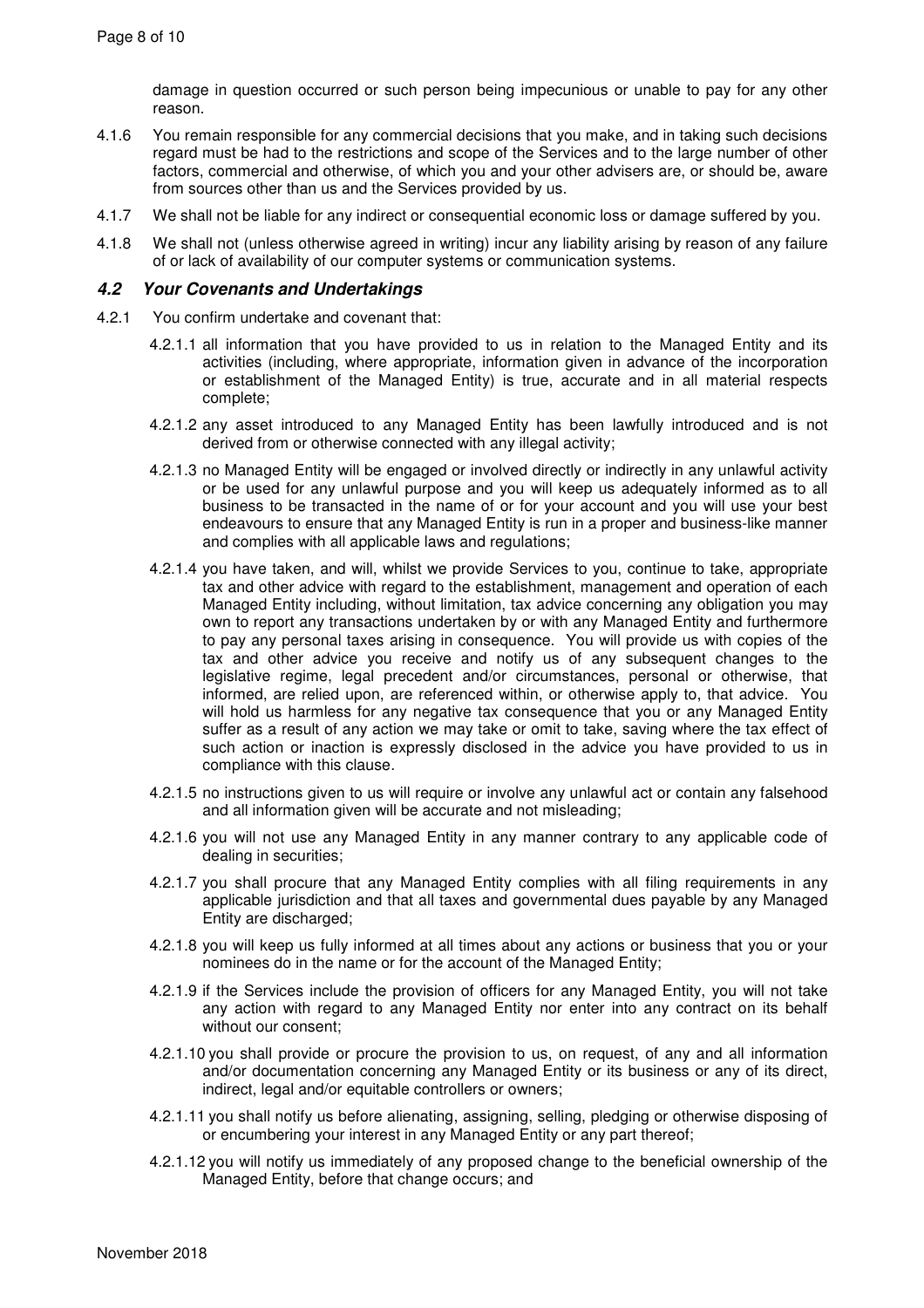4.2.1.13 you shall maintain an understanding of the laws and regulations, in force from time to time, of the jurisdictions in which the Managed Entity is incorporated or established and its business is conducted.

# **4.3 Force Majeure**

4.3.1 We shall not incur any liability for any failure or delay in the performance of the obligations under these Terms of Business arising out of or caused directly or indirectly by circumstances beyond our reasonable control (including acts of God, earthquakes, fires, floods, wars, civil or military disturbances, sabotage, terrorism, epidemics, riots, interruptions, loss or malfunctions of utilities, computers (hardware or software) or communication services, accidents, labour disputes, acts of any civil or military authority or governmental action), provided however that we shall use our best endeavours to resume performance as soon as reasonably possible.

# **5 GENERAL**

# **5.1 Conflicts of Interest**

- 5.1.1 On acceptance by us of instructions in relation to a particular matter, you will become our client and remain so throughout the duration of those instructions. We provide a wide range of services for a large number of clients and may be in a position where we are providing services to other clients which you might regard as giving rise to a conflict of interest. If we become or are made aware of such circumstances, and if we believe your interests can be properly safeguarded, we will discuss and agree with you procedures that we will put in place to manage the conflict but otherwise we may cease to act for you immediately upon giving notice in writing to you and without any further liability on our part.
- 5.1.2 Unless you have specifically retained us to act for you in all matters, we are not precluded in any other circumstances from acting for another party in any transaction or litigation with which you are associated.
- 5.1.3 Unless otherwise specifically agreed in writing, we maintain the right to decide on the course to be adopted in the handling of any matter and the appropriate personnel to undertake the work.

### **5.2 Data Protection**

- 5.2.1 As a data controller, we are bound by the requirements of Jersey's data protection legislation and we seek to ensure compliance with that legislation. We have a data protection policy and undertake to ensure that any personal data on you gathered under the Terms of the engagement will be processed in accordance with the requirements of current data protection legislation.
- 5.2.2 In the event that it becomes necessary for such personal data on you to be sent outside the European Economic Area, unless you inform us in writing to the contrary we shall assume that you consent to such transfer of your personal data.
- 5.2.3 To the extent our Privacy Policy as published on our website www.vg.je and as, maybe amended from time to time by such publication, are consistent with the other Terms of this agreement those undertakings and warranties set out in our Privacy Policy shall form part of this agreement.

# **5.3 Waiver**

5.3.1 No failure, delay or forbearance by us in the exercise or enforcement of any rights available to us shall amount to or be deemed to be a waiver of any such rights.

### **5.4 Severability**

5.4.1 Each clause, term or provision of these Terms of Business constitutes a separate and independent provision of these Terms of Business. If any clause, term or provision of these Terms of Business is determined by any court or authority of competent jurisdiction to be void, illegal or unenforceable, the remaining clauses, Terms and provisions shall continue in full force and effect.

### **5.5 Notices**

- 5.5.1 Any notice required to be given hereunder shall be in writing addressed to the party concerned at its address from time to time notified to the other for the purpose, failing which the last known usual address of such party. Any notice:
	- 5.5.1.1 delivered personally shall be deemed to have been given at the time of such delivery;
	- 5.5.1.2 sent by post shall be deemed to have been given 3 days after posting;
	- 5.5.1.3 sent by airmail letter shall be deemed to have been given 7 days after posting;